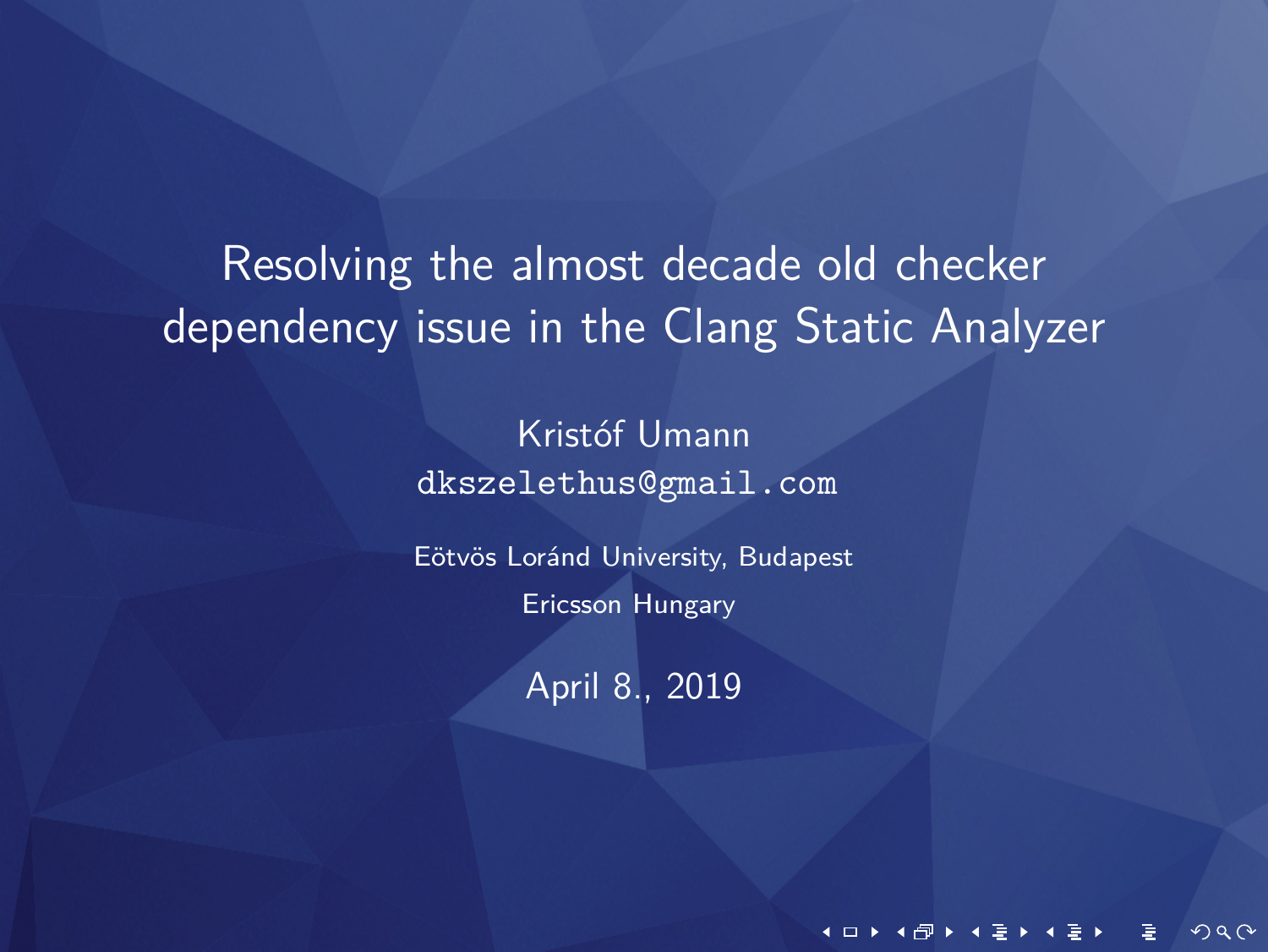### The original problem: easy-to-mess-up command line interface

```
clang -cc1 -analyze myfile.cpp \
-analyzer-checker=cplusplus.InnerPointer \
-analyzer-config note-as-warning=true
```
*...meant to be notes-as-warnings*

```
clang -cc1 -analyze myfile.cpp \
-analyzer-checker=cplusplus.InnerPointer \
 -analyzer-config unix.Malloc:Optimist=true
```
*...meant to be Optimistic*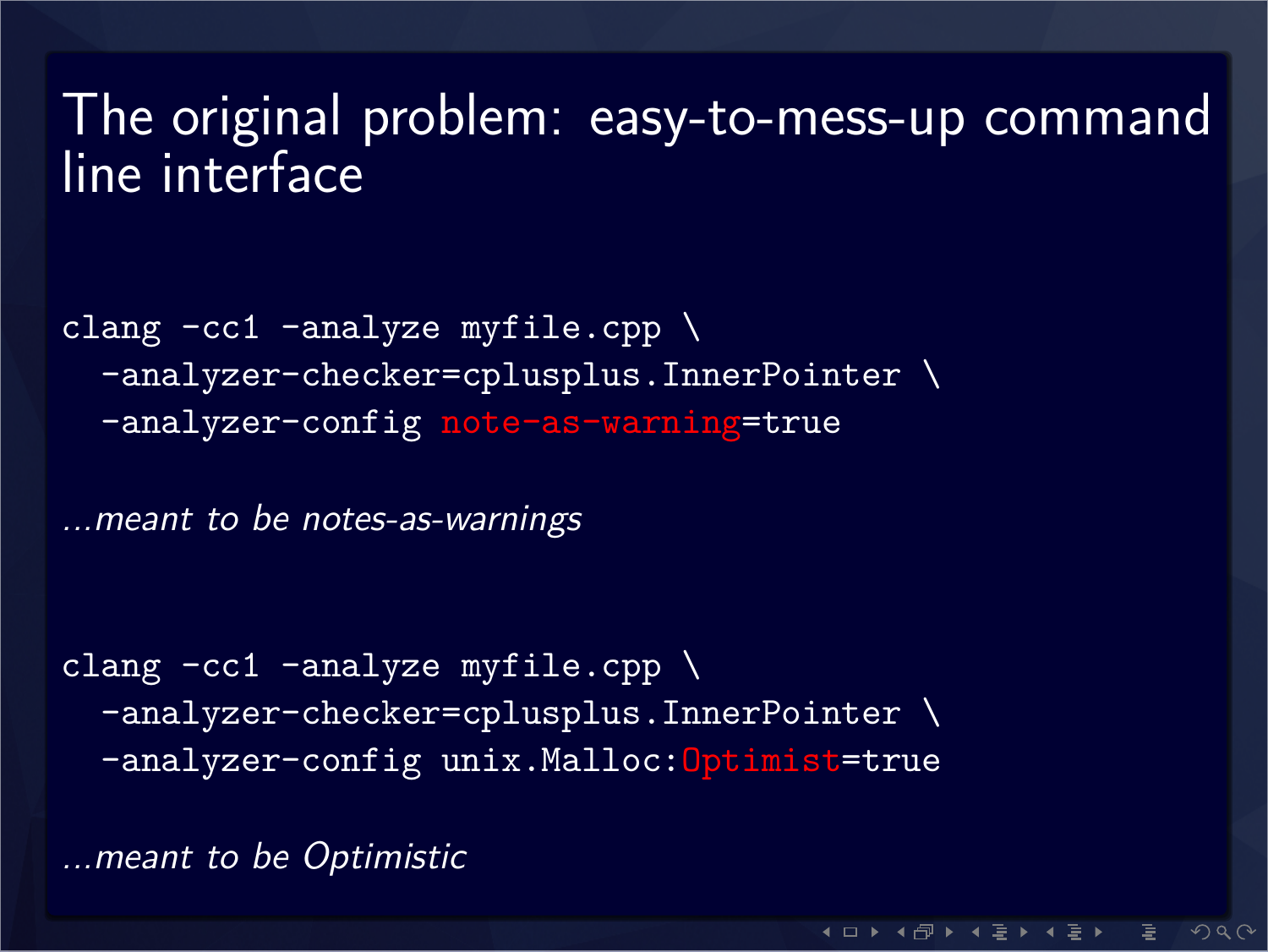No warnings, no errors, the analyzer simply doesn't do what you intended...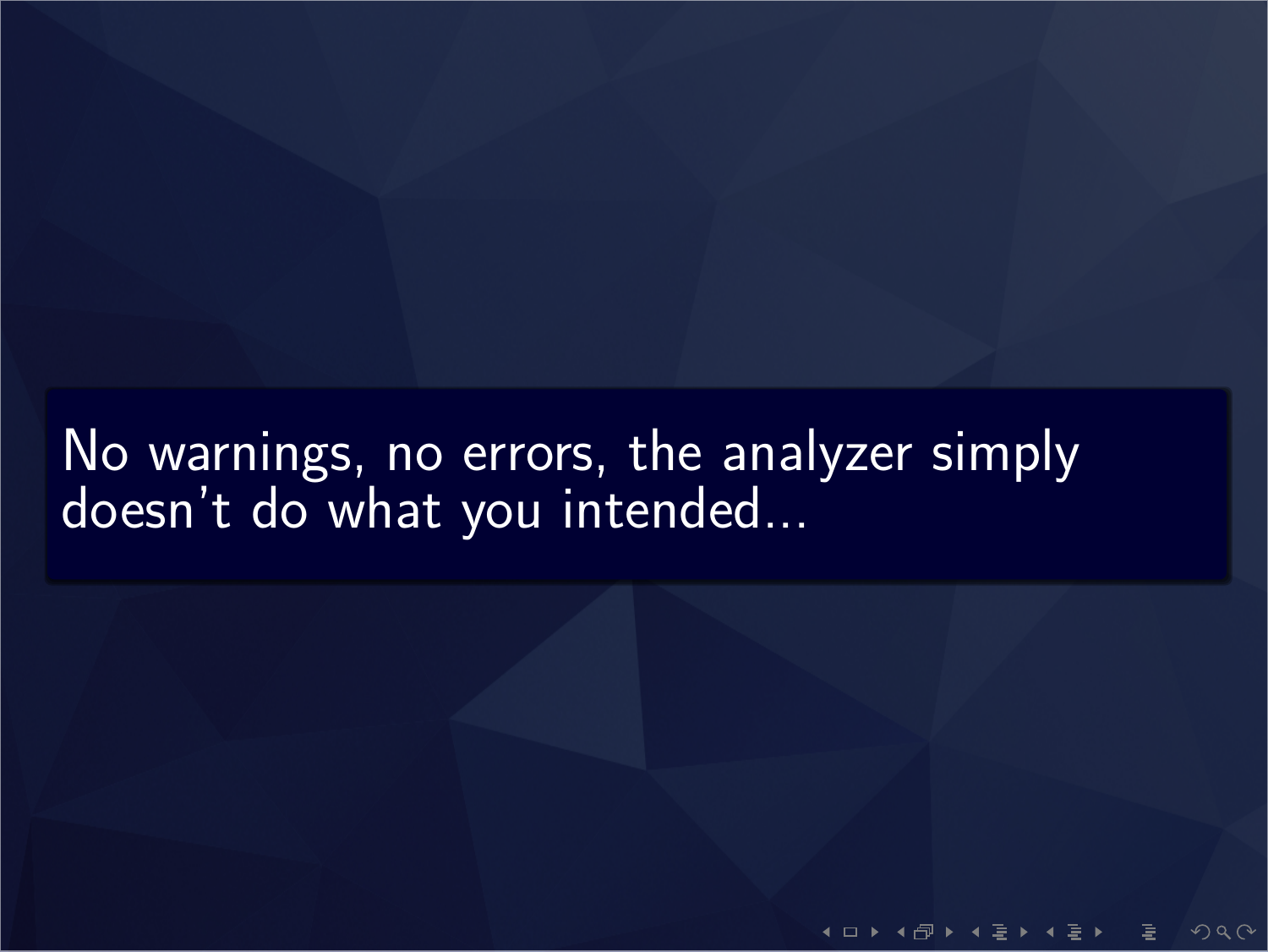# Bug unearthed: "The Checker Naming Bug"

- Multiple checker objects could receive the same name
- **Incorrect checker names in bug reports**
- **Errors while parsing checker configurations**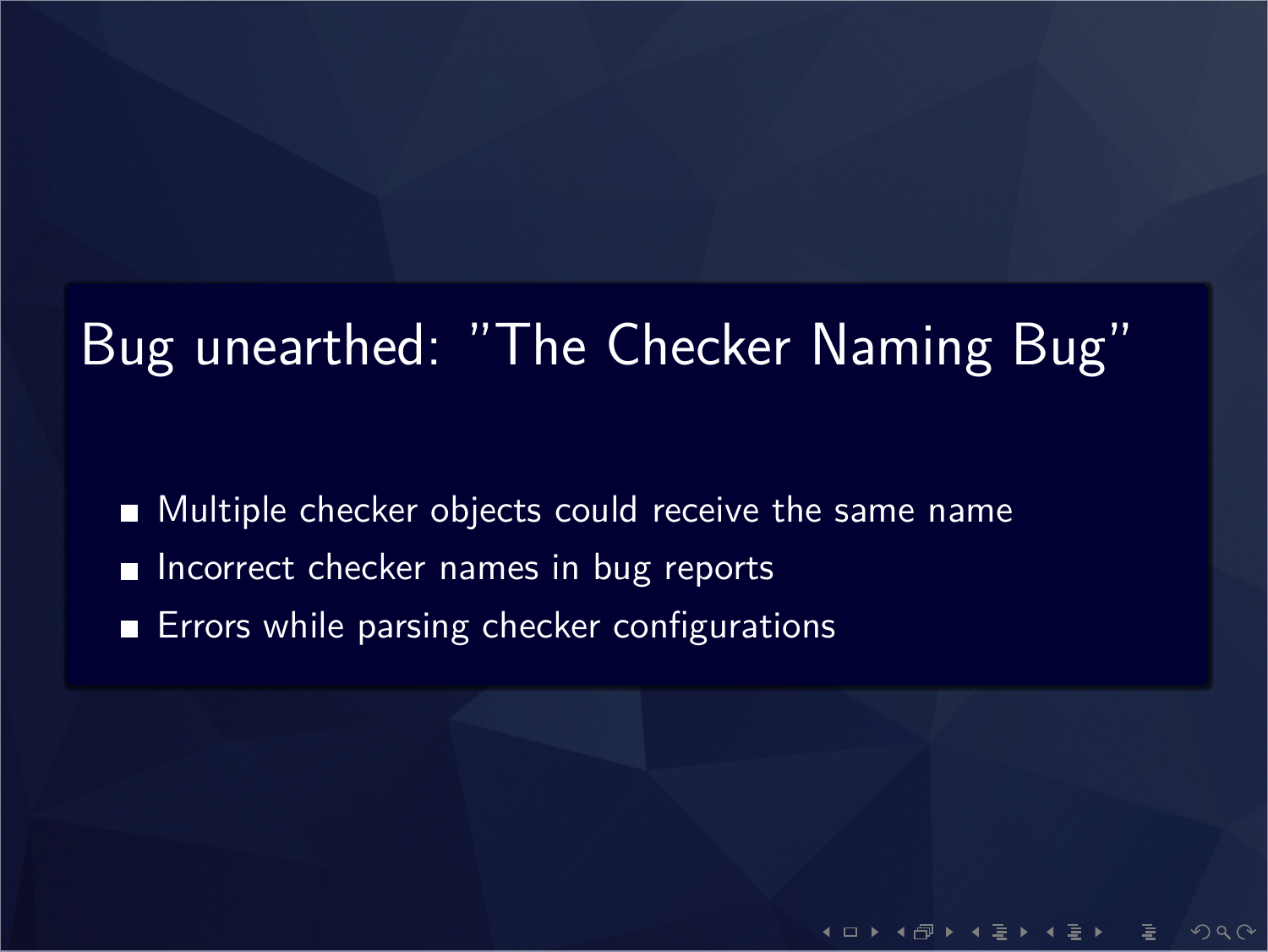### Real-life problems coming from the Checker Naming Bug

clang  $-cc1$  -analyze myfile.cpp  $\setminus$ -analyzer-checker=cplusplus.InnerPointer \ -analyzer-config unix.Malloc:Optimistic=true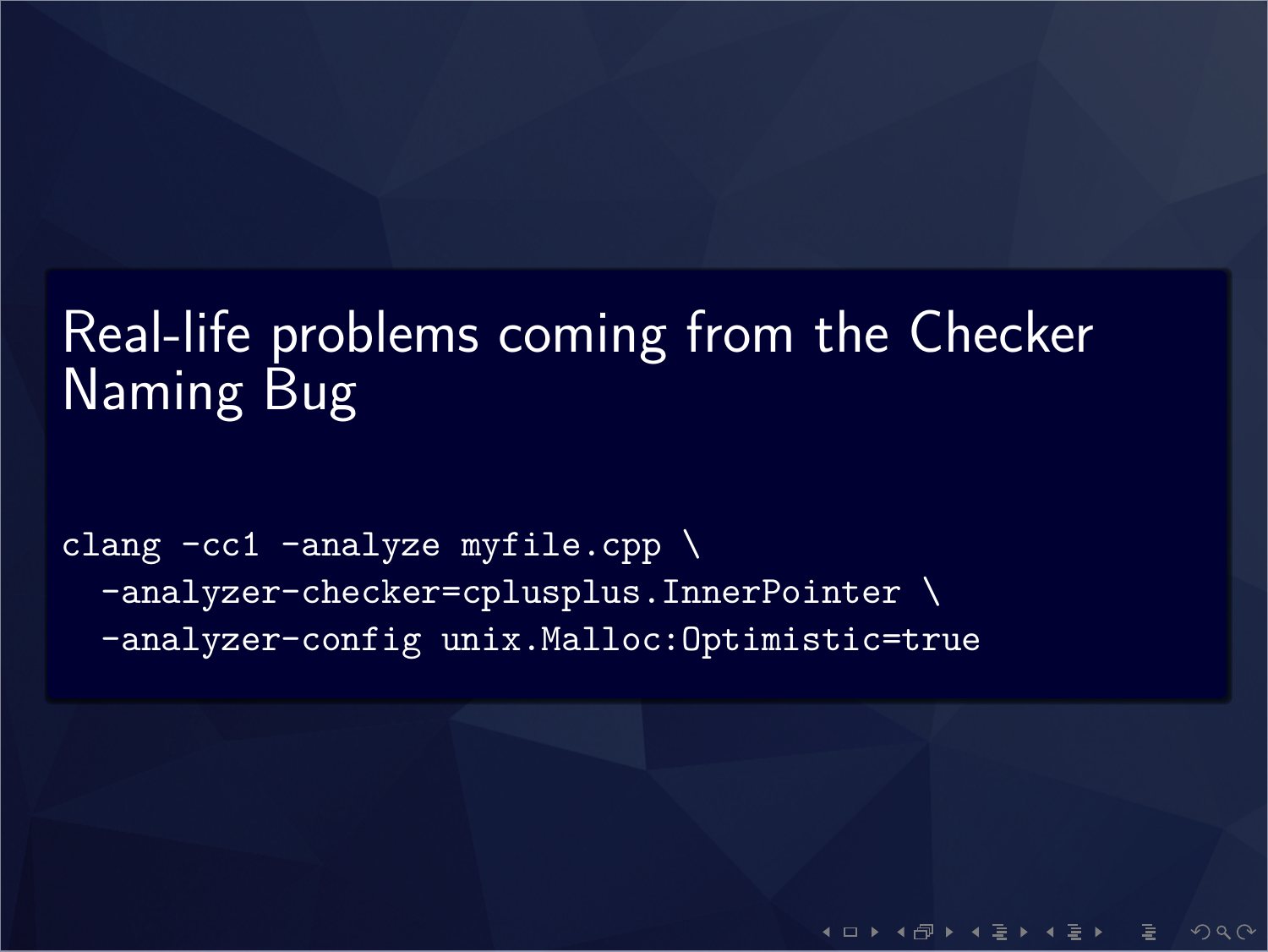### Real-life problems coming from the Checker Naming Bug

```
clang -cc1 -analyze myfile.cpp \setminus-analyzer-checker=cplusplus.InnerPointer \
 -analyzer-config cplusplus.InnerPointer:Optimistic=true
```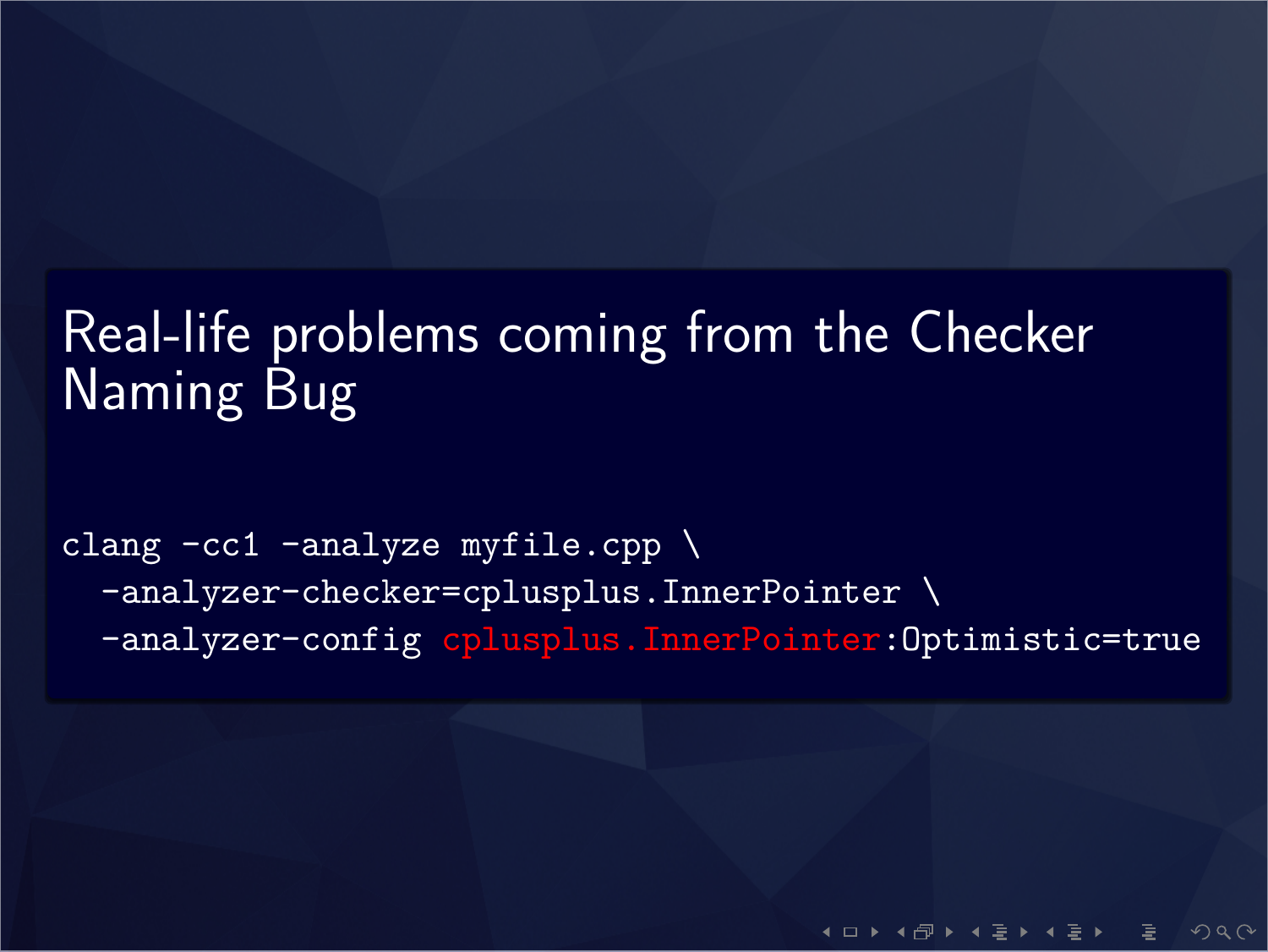#### InnerPointerChecker and MallocChecker have the same name!

- Turns out InnerPointerChecker depends on MallocChecker!
- InnerPointerChecker enables both itself and MallocChecker
- Fixing this bug implies the need to reimplement dependencies...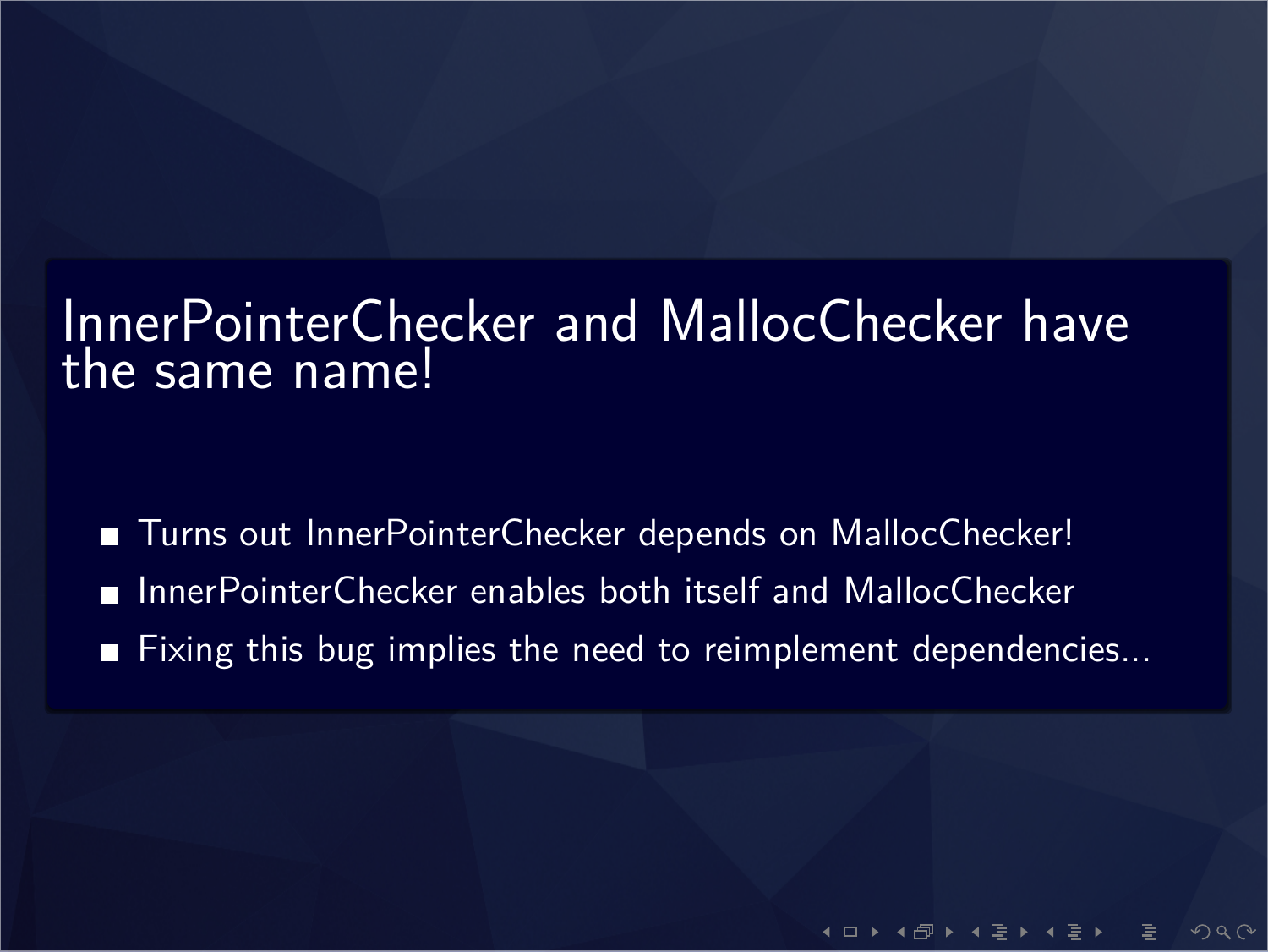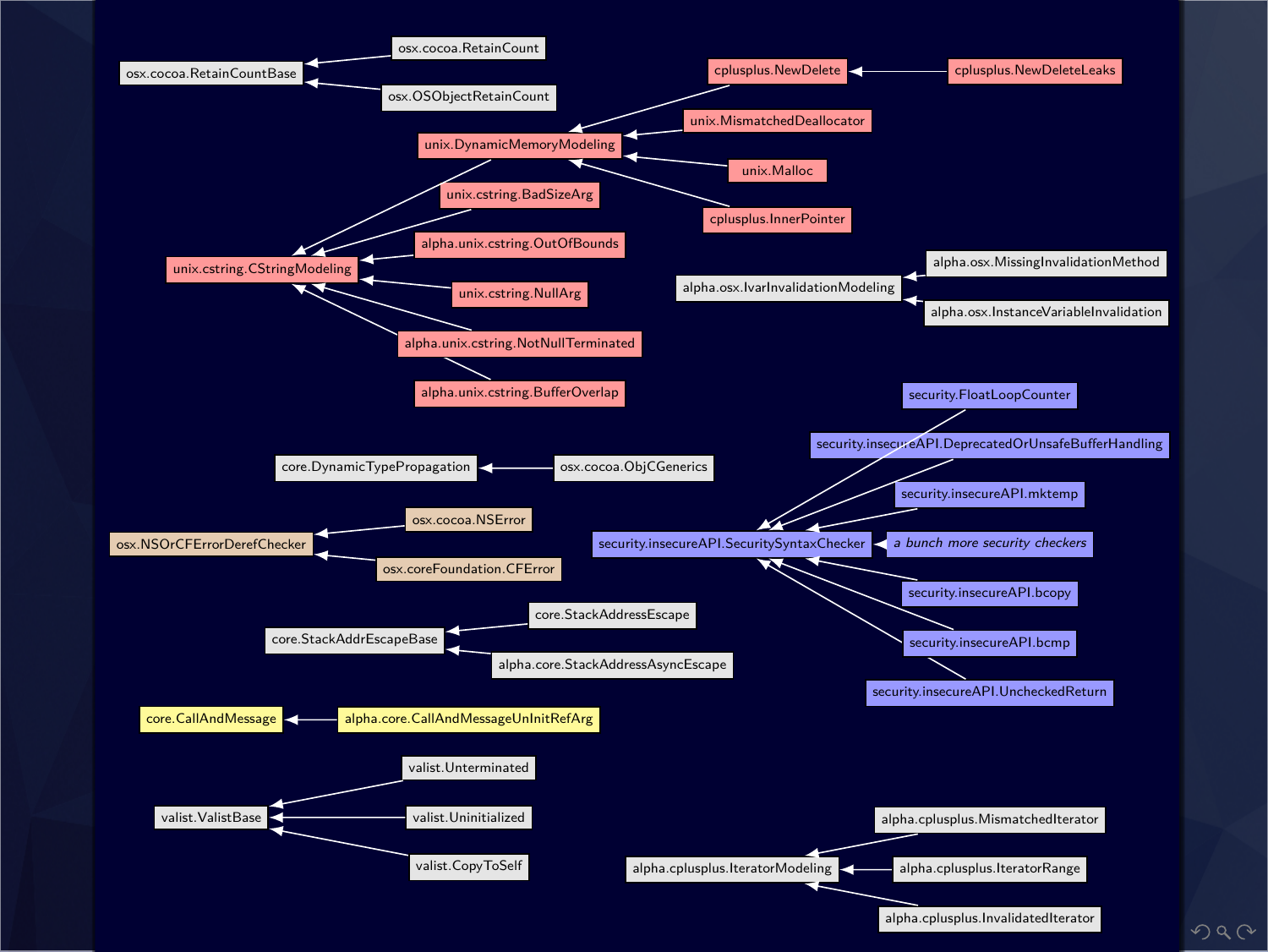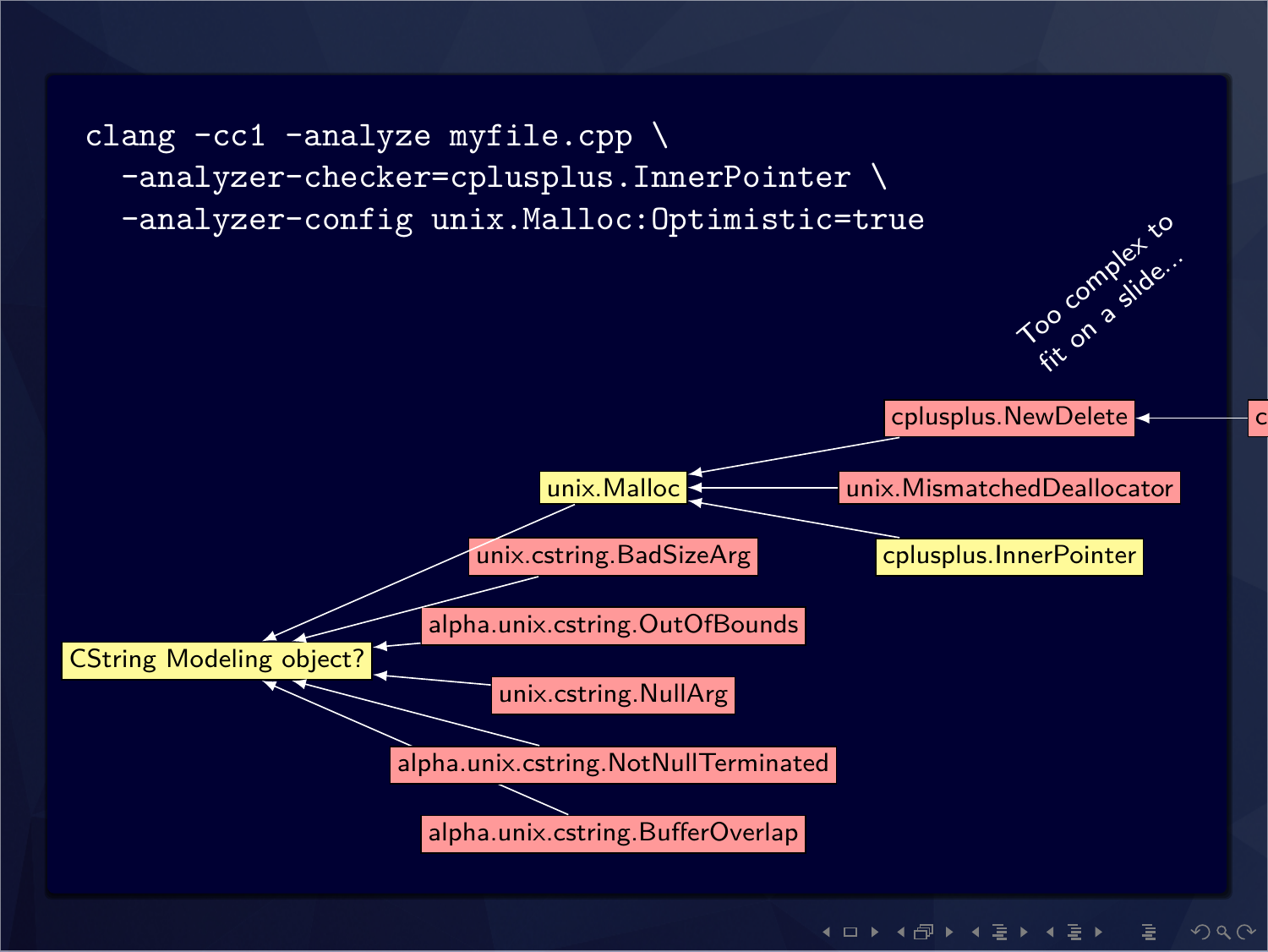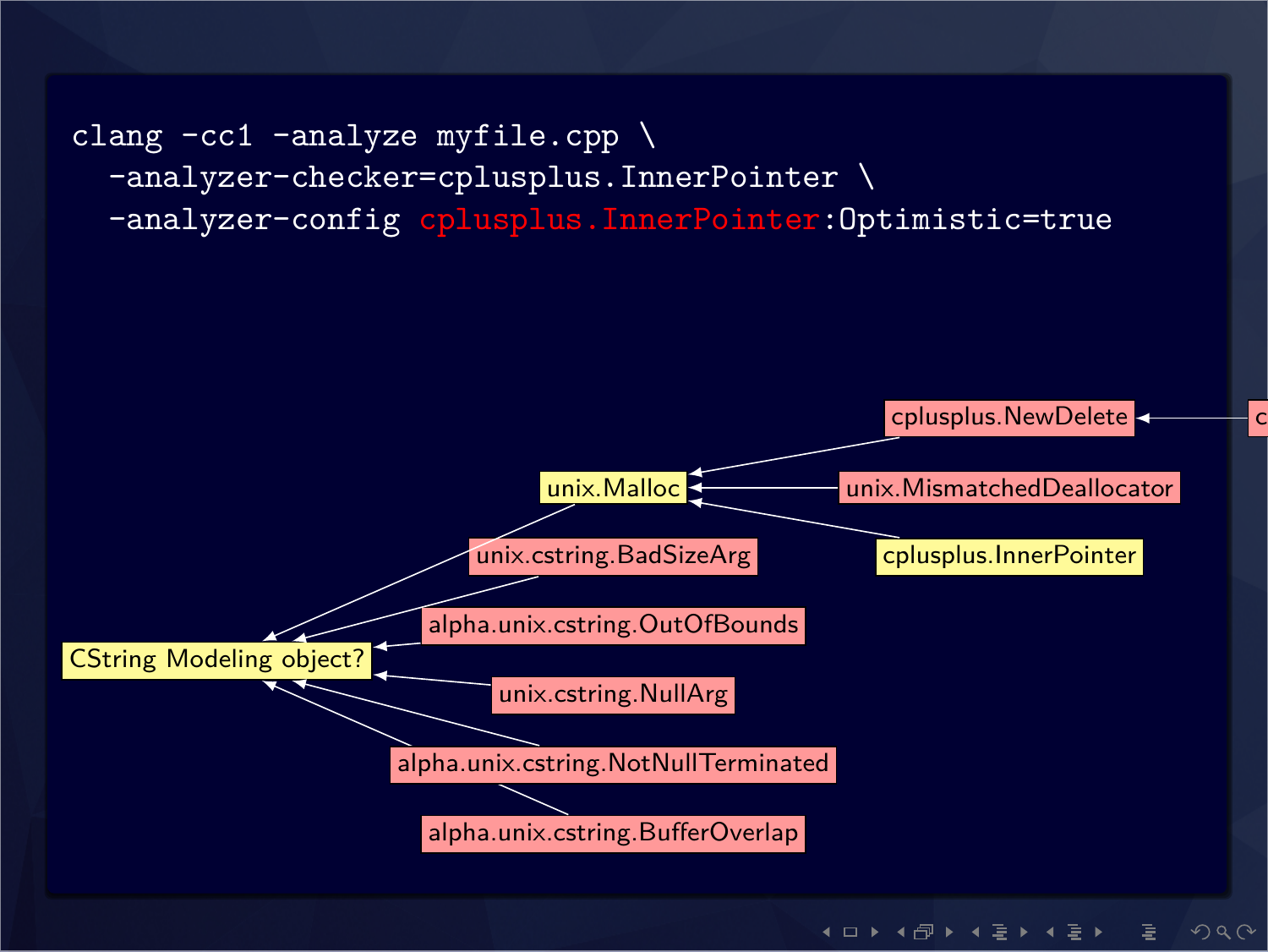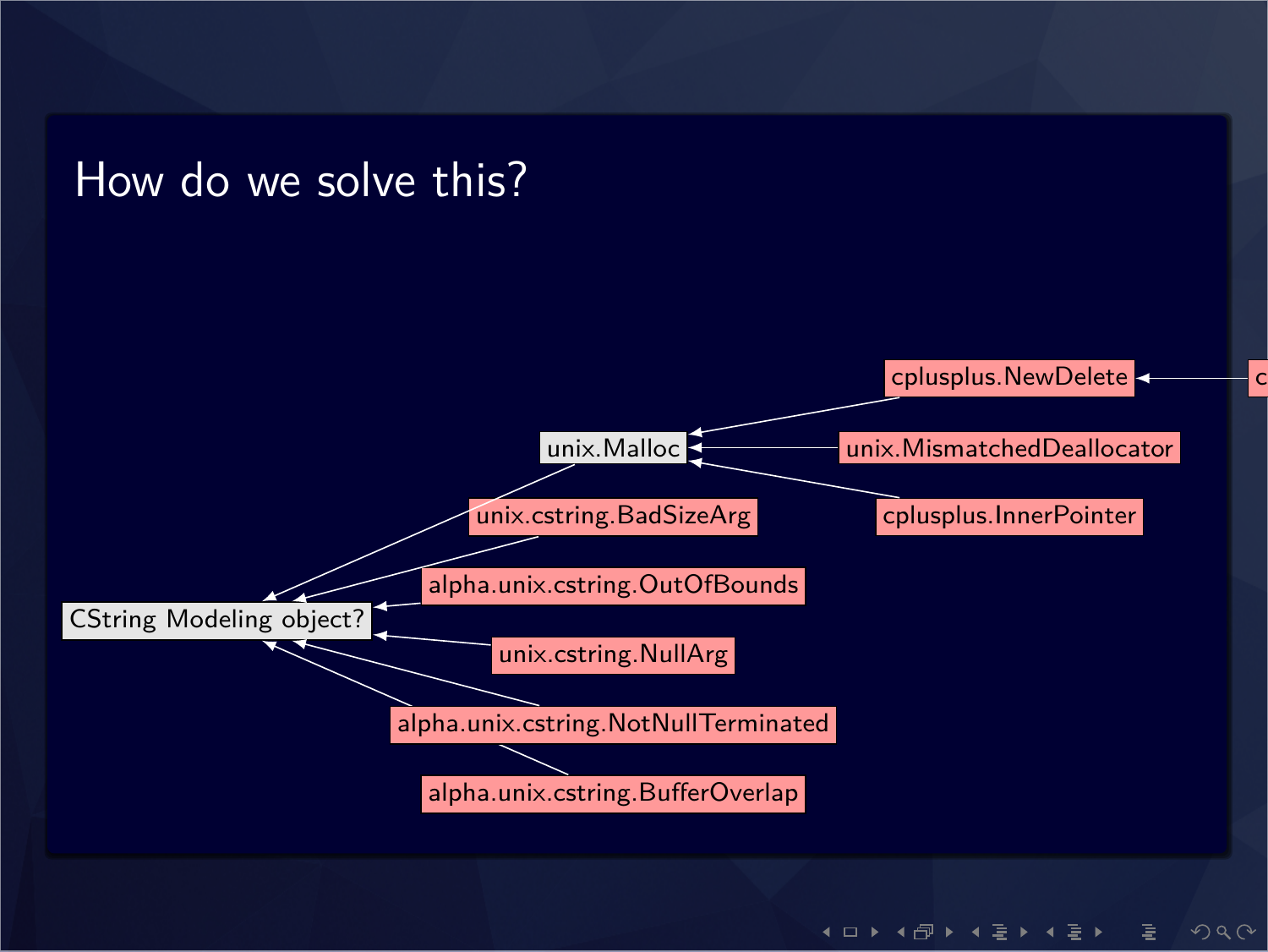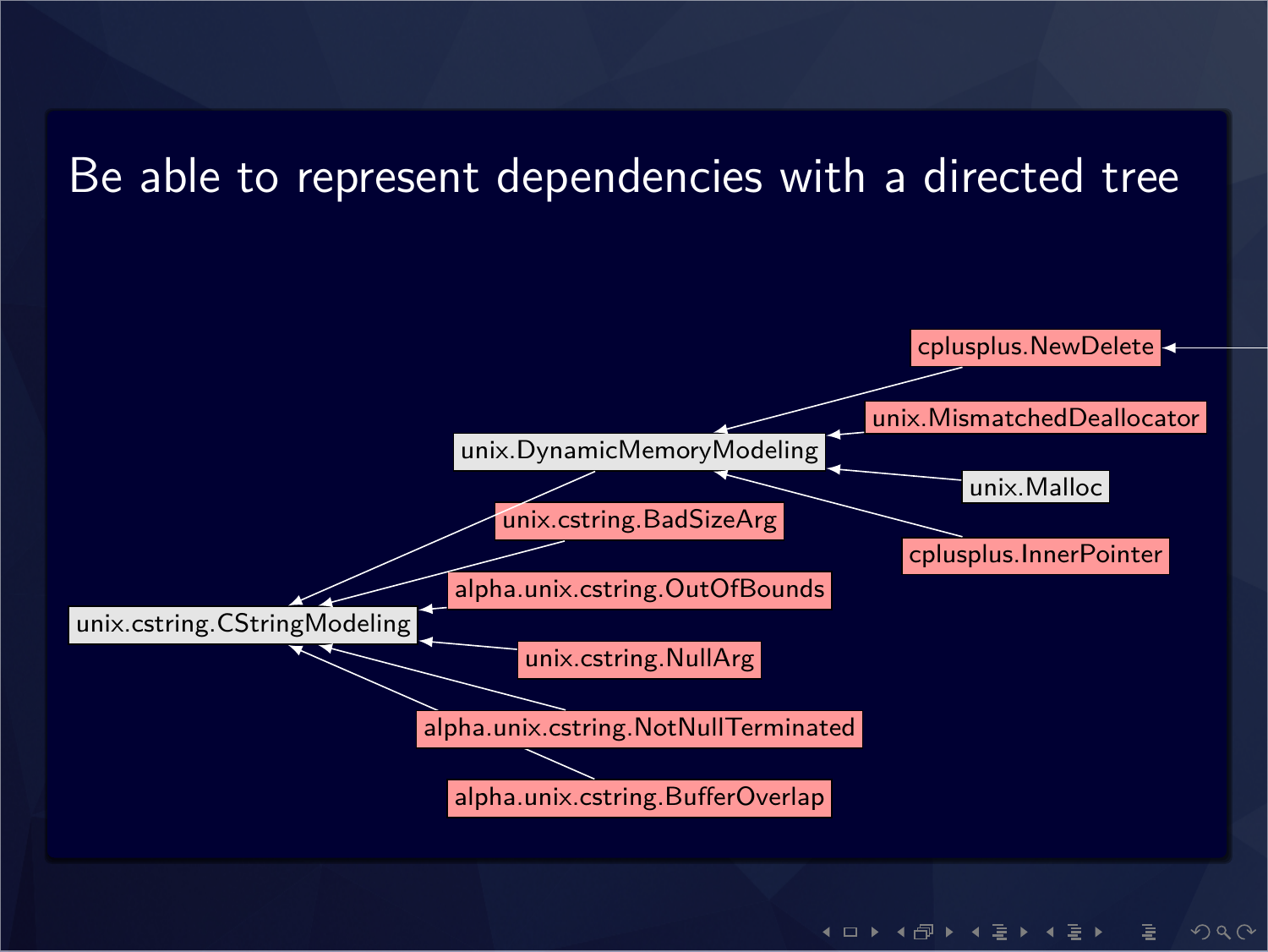### Resolve dependencies at a higher level

- Declare dependencies in TableGen
- Don't allow checkers to enable more than one checker
- Make sure dependencies are enabled in the correct order

def InnerPointerChecker : Checker<"InnerPointer">, HelpText<"Looks for pointers to temp. strings">, Dependencies<[DynamicMemoryModeling]>, Documentation<NotDocumented>;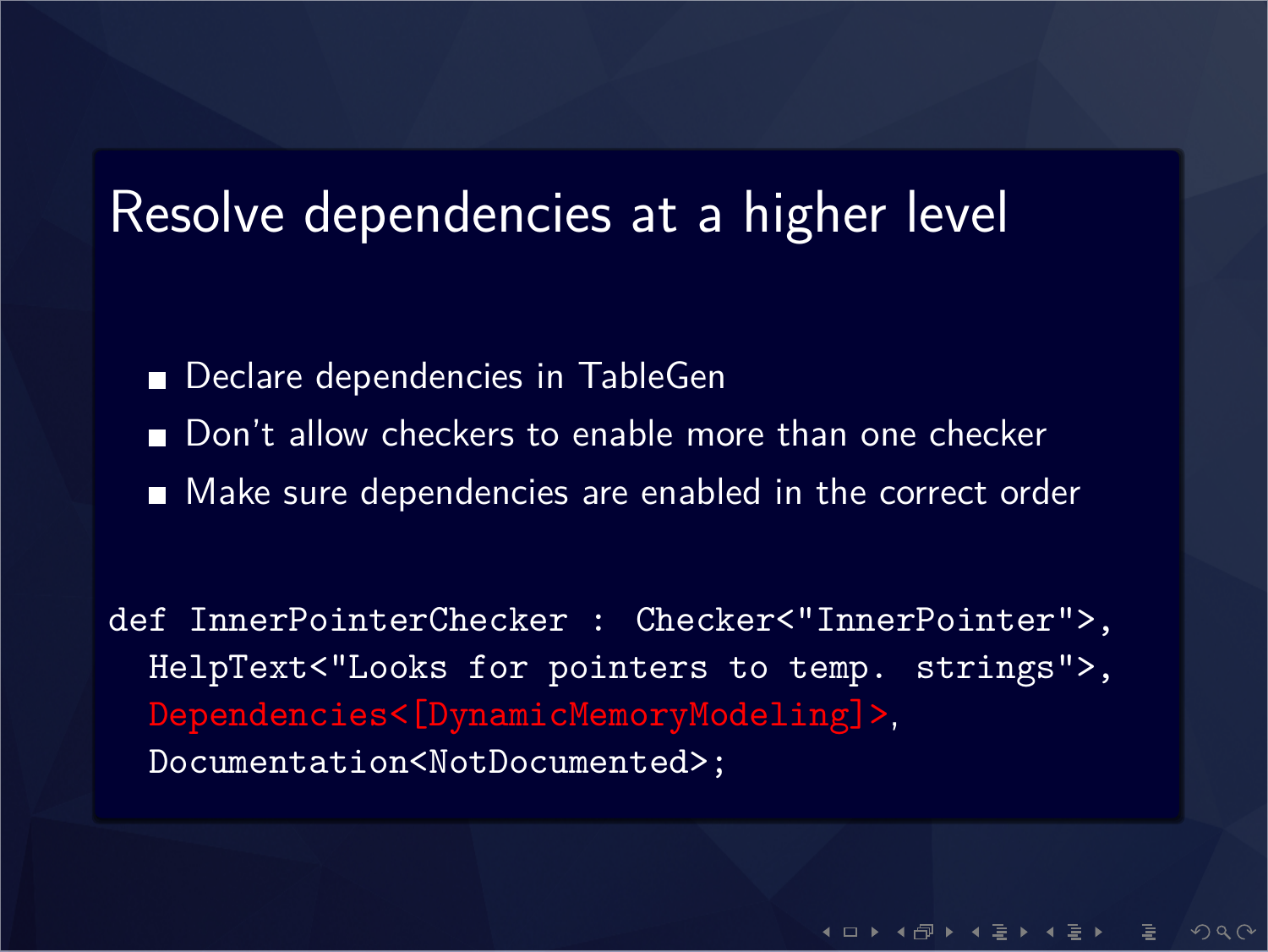## **Conclusion**

- We are able to list checker dependencies
- We can now list and verify checker options
- Checker names won't depend on how we invoke the analyzer
- Plugins can now depend on builtin checkers
- Already in trunk!